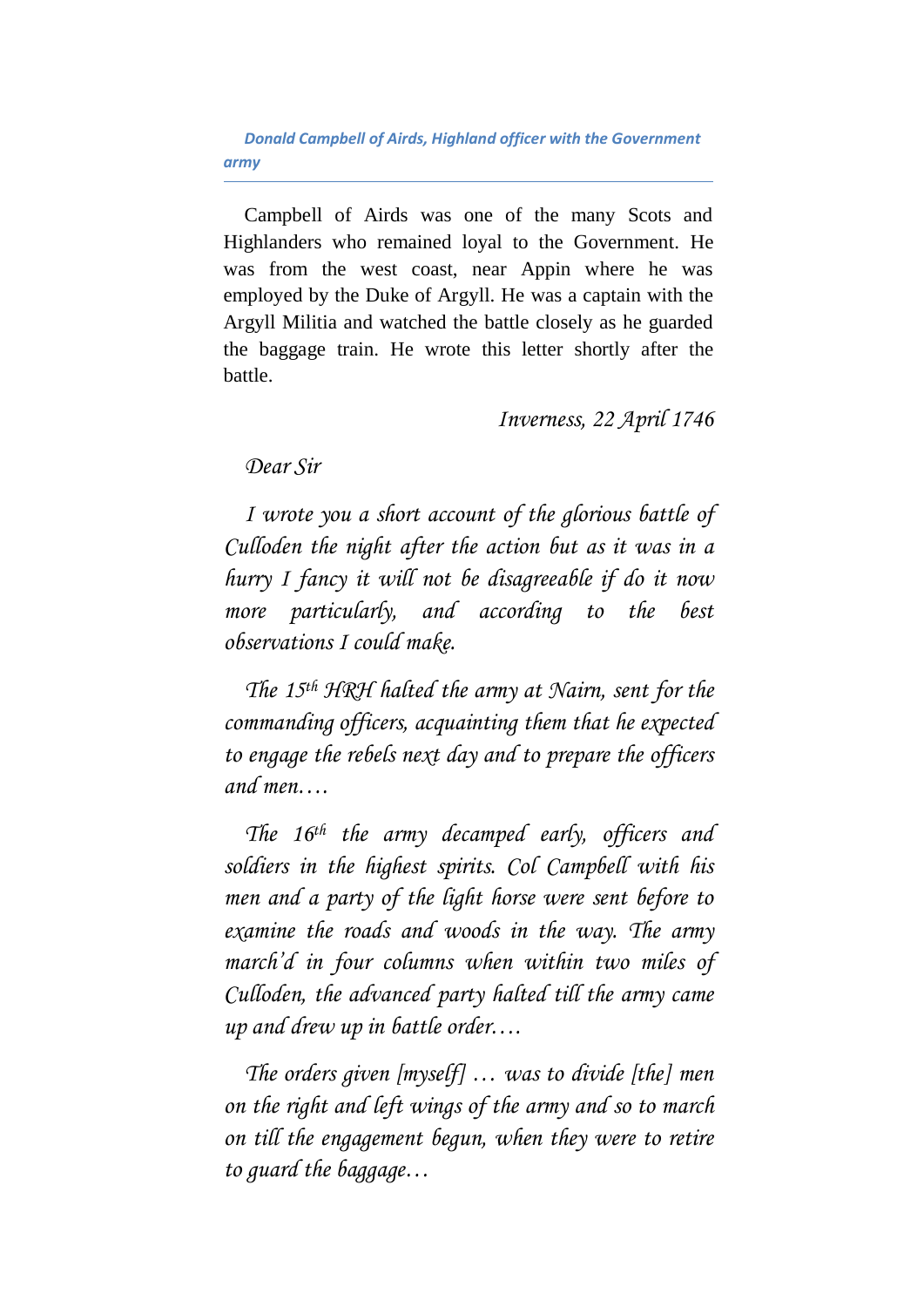*The rebels had three batteries at a cottage above the parks of Culloden from which they begun to play [i.e. fire] on our line about one in the afternoon. Their complement was soon returned by our cannon from the right center and left. Theirs did little or no execution but ours a great deal and disordered them so that as they could not stand it, they endeavoured to break in on our line, sword in hands and advanced very resolutely but were received with such a closs and hot fire from our small arms that they soon gave ground and fled out right which by the by was the pleasantest sight I ever beheld. In the pursuit the dragoons and light horses made terrible slaughter of them.*

*The cannonading continued about nine minutes and the whole was over in less than an hour.*

*General Bland and the cavalry .. on the left… was stopt by two high stone park dykes that lay in his way…. Ballimore and his command were ordered to break down them dykes and make way for the horse which they executed, and taking advantage of the second dyke …. fired closs on a strong party of the rebels that then formed the right…..and pulling them to disorder, General Bland advanced with the cavalry and cut numbers of them to pieces.*

*It was in passing a slap [gap] in the second dyke that Ballimore was shot dead, and that Achnaber received his wounds of which he dyed next day.*

*The right of our army got little to do, the greatest pressure lighted on Barrell's regiment who were once disordered but being supported by Munroe's and Sempill's soon formed, closed their ranks and did great*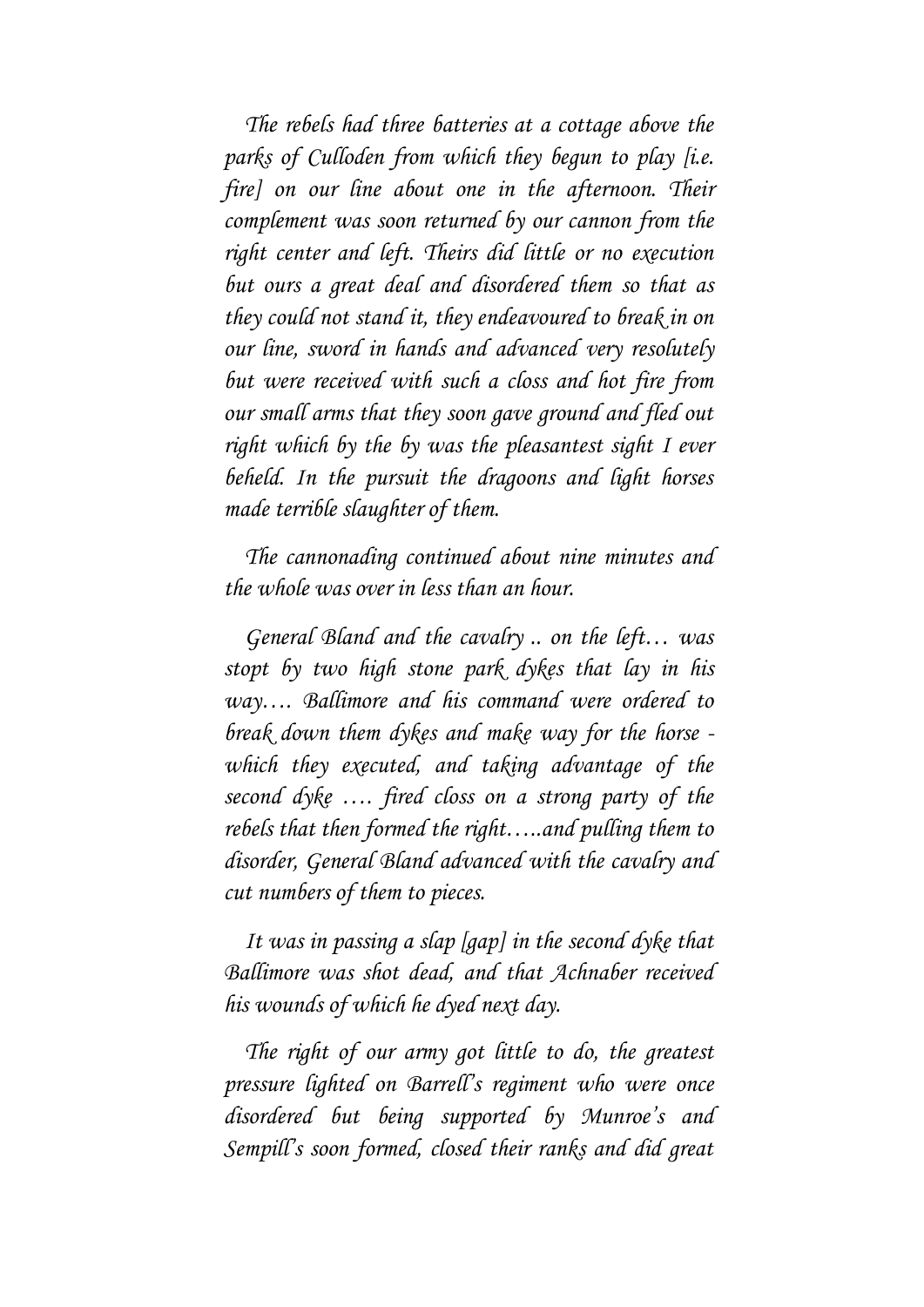*execution. The Scots Fusiliers who behaved gloriously made the first break amongst the enemy without the loss of one man. They had the Duke's particular thanks saying it was owing to them the victory was so cheap.*

*There never was a more compleat victory obtained. We got all the enemies cannon, ammunition and a good part of their baggage. His RH acted not only the part of a general but aid de camp, was all the time in the lines giving orders with the same coolness as a judge sitting on his bench.*

*The troops all behaved remarkably well and …. not a single man turn'd his back or come off from his line, even the few wounded men came off in spirits. Our loss was surprisingly small. The only officer of distinction killed was Lord Robert Kerr and about 40 private men.*

*Of the enemy at least 1500 fell in the field and chase, some say upwards of 2000 and that of their best men, mostly clans and numbers of gentlemen. There are many prisoners but as more are still bringing in, the exact number cannot be ascertained.*

*The night of the 15th preceding the battle the rebels proposed to surprise and attack our camp at Nairn and came within less than three miles of us. One of their columns commanded by Lord George Murray missed their way so that the Pretender who commanded the other could have no account of him and made him cry out with extream anxiety that he was betrayed by Lord George. This incident so disconcerted their schemes that they found it must be an hour of day light or they could reach our camp, which made them turn tail and return to their former cantonment [?} about Culloden parks.*